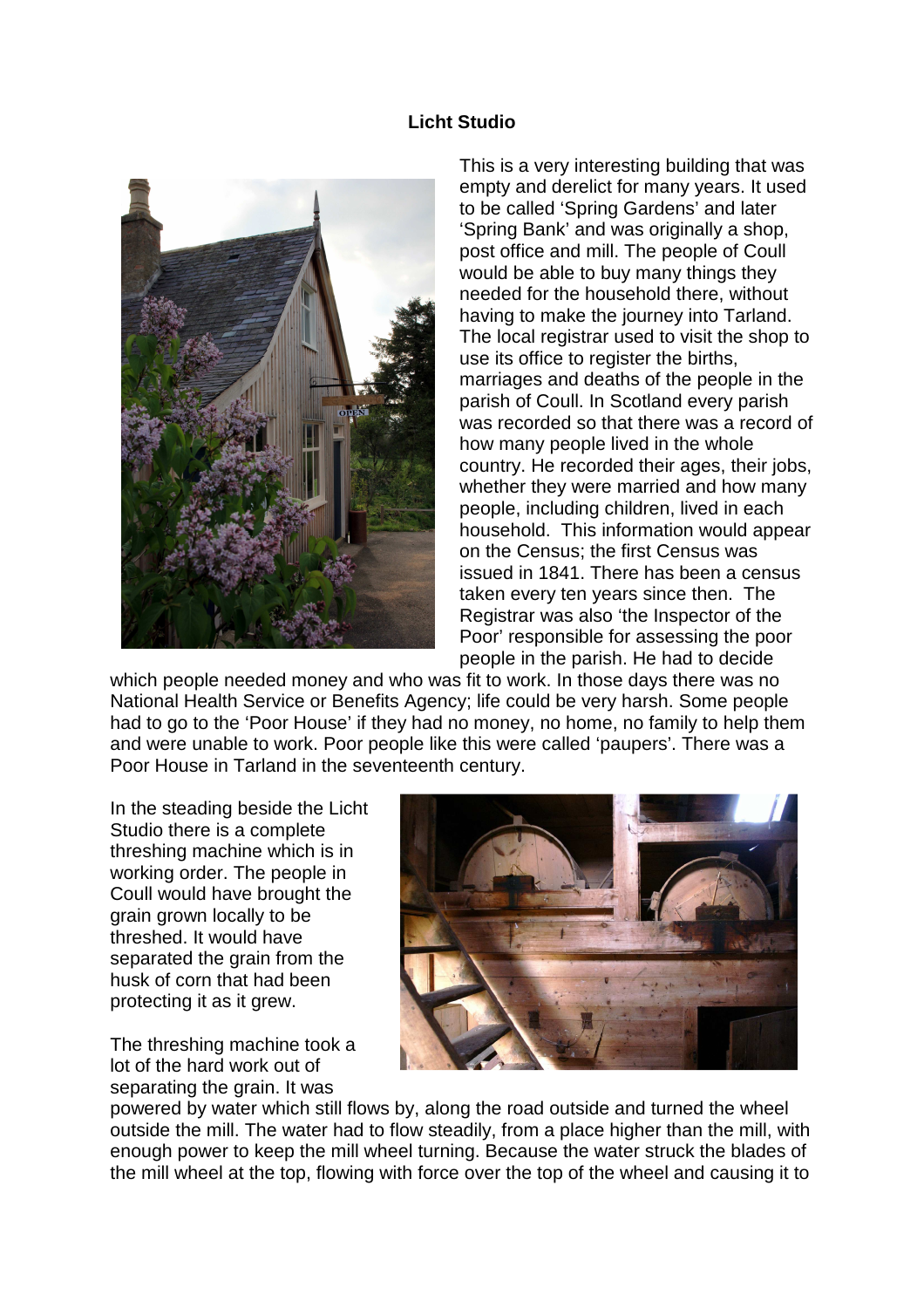

**The water strikes the wheel at the top. It is an overshot wheel.** 

turn, it was called an overshot wheel. The mill wheel was connected, by a belt, to a shaft that drove the threshing machine. Whole bundles of corn were fed into the machine and the corn was passed along inside and shaken and beaten to separate all the grains of corn from the husk and the stalk. The grain, maybe oats, would then have been collected and taken to the meal mill, perhaps in Coull or Tarland, to be ground into meal. Porridge, brose or oatcakes might have been made from the meal. For many people this was a large part of what they ate every day.

Before the threshing machine was invented people had to spread out the dried bundles (sheaves) of corn and beat them by hand with flails to loosen the grain. This was done in threshing barns. They were specially built barns with big doorways at each side so that the wind could blow right through. The wind blew away the light waste parts (chaff) and left the heavier grain behind.

If you Google 'threshing machine' there is a You Tube video of a threshing machine working.



**A saddle quern.** 

called 'quern stones'. The simplest type was called a 'saddle quern'because it was shaped rather like a saddle and another stone was used to rub the grain against the hard surface to make it fine enough to mix with water and other ingredients to

Long before there were mills for grinding corn people used to grind the grain between two stones. They were



**A rotary quern.**